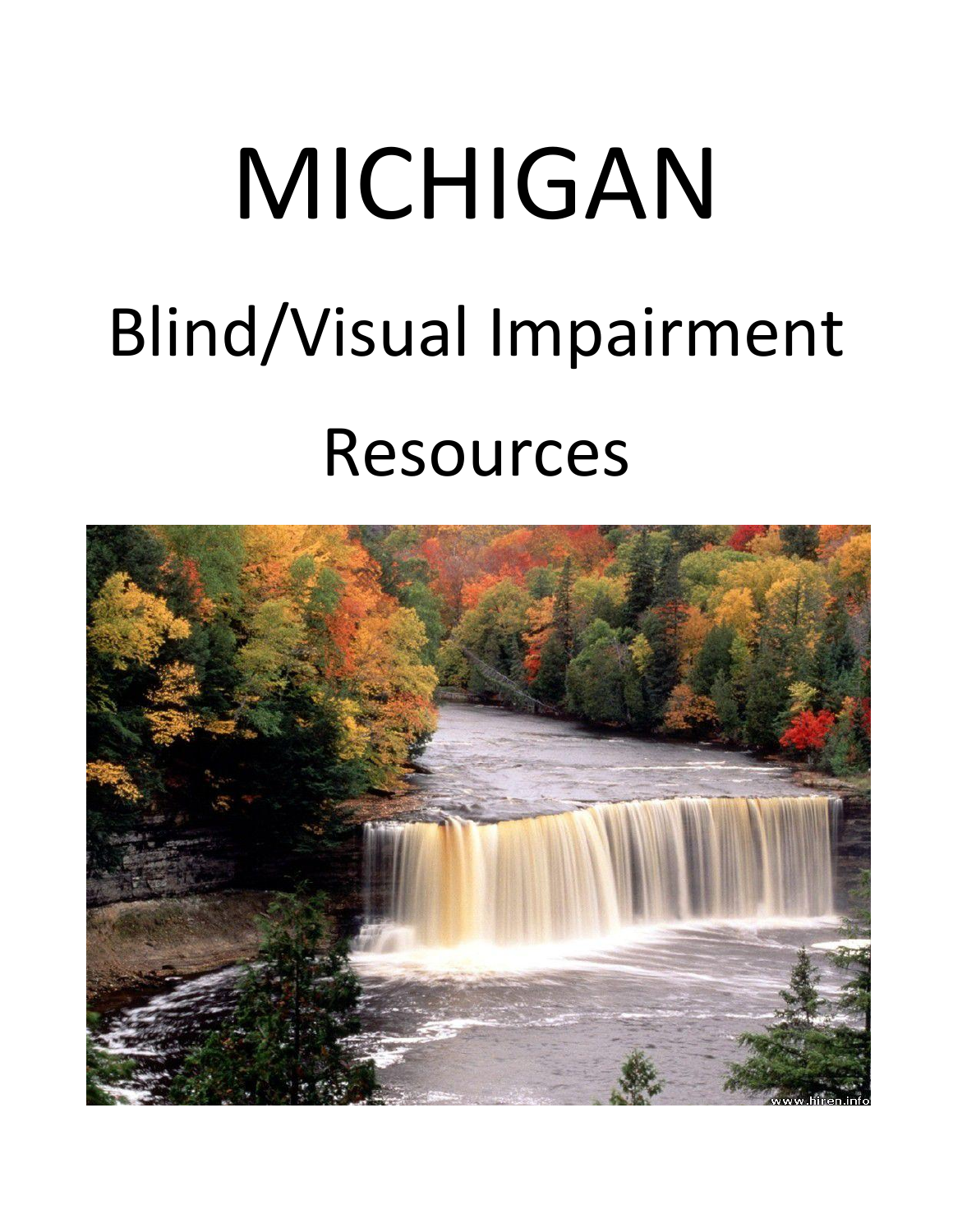# **Michigan Blind/Visual Impairment Resources**

# **Assistive Technology of Michigan**

43000 W. Nine Mile Rd., Suite 113 Novi, MI 48375 **Phone:** (248) 348-7161 **Fax:** (248) 348-7131 **E-mail:** [atofmich@juno.com](mailto:atofmich@juno.com) **Website:** <http://www.atofmich.com/> **Contact Name:** Ghassan Souri **Organization Type:** General **Disabilities Served:** General / Non-disability Specific

Assistive Technology of Michigan works to provide comprehensive assistive technology services. These services include on-site evaluations, custom design and development, equipment recommendations, equipment set-up and training, and follow-up services. Follow-up services fall in the following areas: computer access, electronic aids for daily living, worksite accommodation, AT training, computer skills training, funding consultation. Assistive Technology of Michigan provides these services to individuals with physical, sensory and learning disabilities. In addition, AT of Michigan sells hundred of AT hardware and software equipment for the convenience of their clients.

# **Blind Children's Fund**

311 West Broadway Suite 1 Mt. Pleasant, MI 48858 **Phone:** (989) 779-9966 **Fax:** (989) 779-0015 **E-mail:** [bcf@blindchildrensfund.org](mailto:bcf@blindchildrensfund.org) **Website:** <http://www.blindchildrensfund.org/>

**Organization Type:** Advocacy and Law, Disability/Disorder Specific, Information Centers, National Organizations and Associations, Parent/Family Support, Private Sector Companies **Disabilities Served:** Deaf / Blind, Visual Impairment / Blind

Blind Children's Fund, a non-profit organization, promotes the development of materials and methods regarding how to care for and work with and educate infants and young children. BCF develops articles, handouts and video materials for use by both parents and professionals. The mission of BCF is to encourage the development, education and welfare of children with visual and/or multiple impairments. BCF seeks to increase global awareness regarding the need for early and continuing intervention services and to provide children, parents and professionals with information and resources for promoting the independence and dignity of children with disabilities.

# **Greater Detroit Agency for the Blind and Visually Impaired**

16625 Grand River Avenue Detroit, MI 48227 **Phone:** (313) 272-3900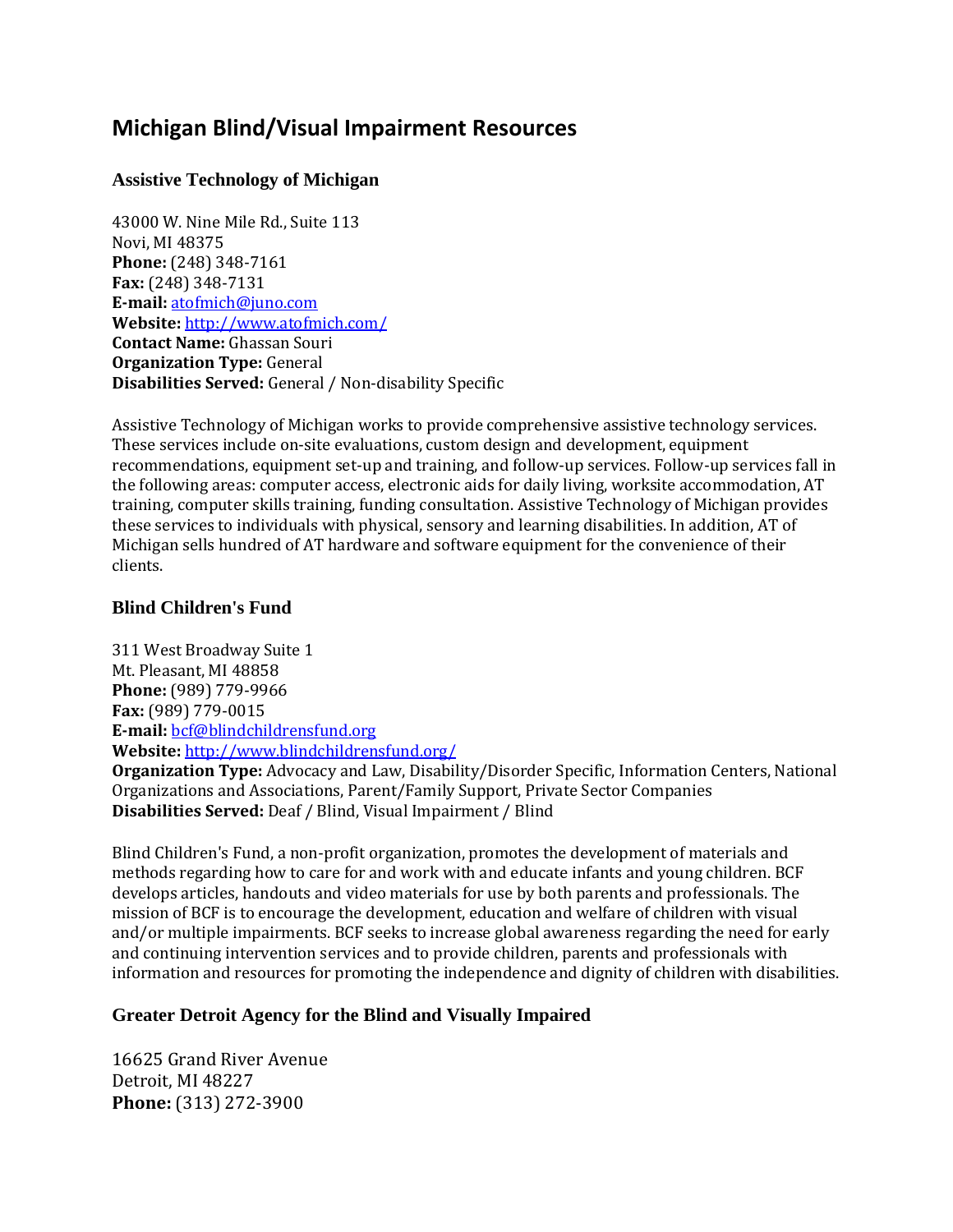#### **Fax:** (313) 272-6893 **E-mail:** [information@gdabvi.org](mailto:information@gdabvi.org) **Website:** <http://www.gdabvi.org/> **Organization Type:** General **Disabilities Served:** Visual Impairment / Blind

The Greater Detroit Agency for the Blind and Visually Impaired (formerly Upshaw Institute for the Blind) primarily serves the seven southeast Michigan counties of Wayne, Oakland, Macomb, Washtenaw, Monroe, Livingston, and St. Clair. GDABVI is a non-profit organization which provides quality, innovative services that increase self-reliance, productivity and dignity for persons who are blind or visually impaired. The agency provides the following: rehabilitation instruction and services; speakers and information for schools, senior centers, and individuals about eyes, vision, blindness and its prevention; and support groups. Greater Detroit Agency for the Blind and Visually Impaired is open Monday through Friday from 8:30 a.m. to 4:30 p.m. Certain services, such as rehabilitation teaching, are limited to the seven counties of southeast Michigan.

#### **Henry Ford Center for Vision Rehabilitation & Research**

The Vision Rehabilitation Program is offered in two convenient locations:

Henry Ford Medical Center - Livonia 29200 Schoolcraft Road Livonia, MI 48150 (734) 523-1070

Henry Ford Eye Care Services - Grosse Pointe 15401 E. Jefferson Avenue Grosse Pointe, MI 48230 (313) 824-2401

People with low vision – diminished eyesight that cannot be improved by corrective lenses, medical treatment or surgery – have another option.

The Henry Ford Center for Vision Rehabilitation & Research provides comprehensive rehabilitation to help people with macular degeneration and other low vision conditions make the most of their available eyesight. The program can also provide rehabilitation for patients with stroke-related vision loss.

The program offers the combined services of an ophthalmologist/certified low vision optometrist, who establishes the degree of vision loss, and an occupational therapist who tailors rehabilitation to an individual's needs, interests and visual capabilities.

Anyone whose vision is not good enough to accomplish their desired life activities may benefit from the Vision Rehabilitation Program. To schedule an initial evaluation, a report is requested from your primary care doctor including a diagnosis of the cause of visual loss. Full reports of your progress are communicated to your physician.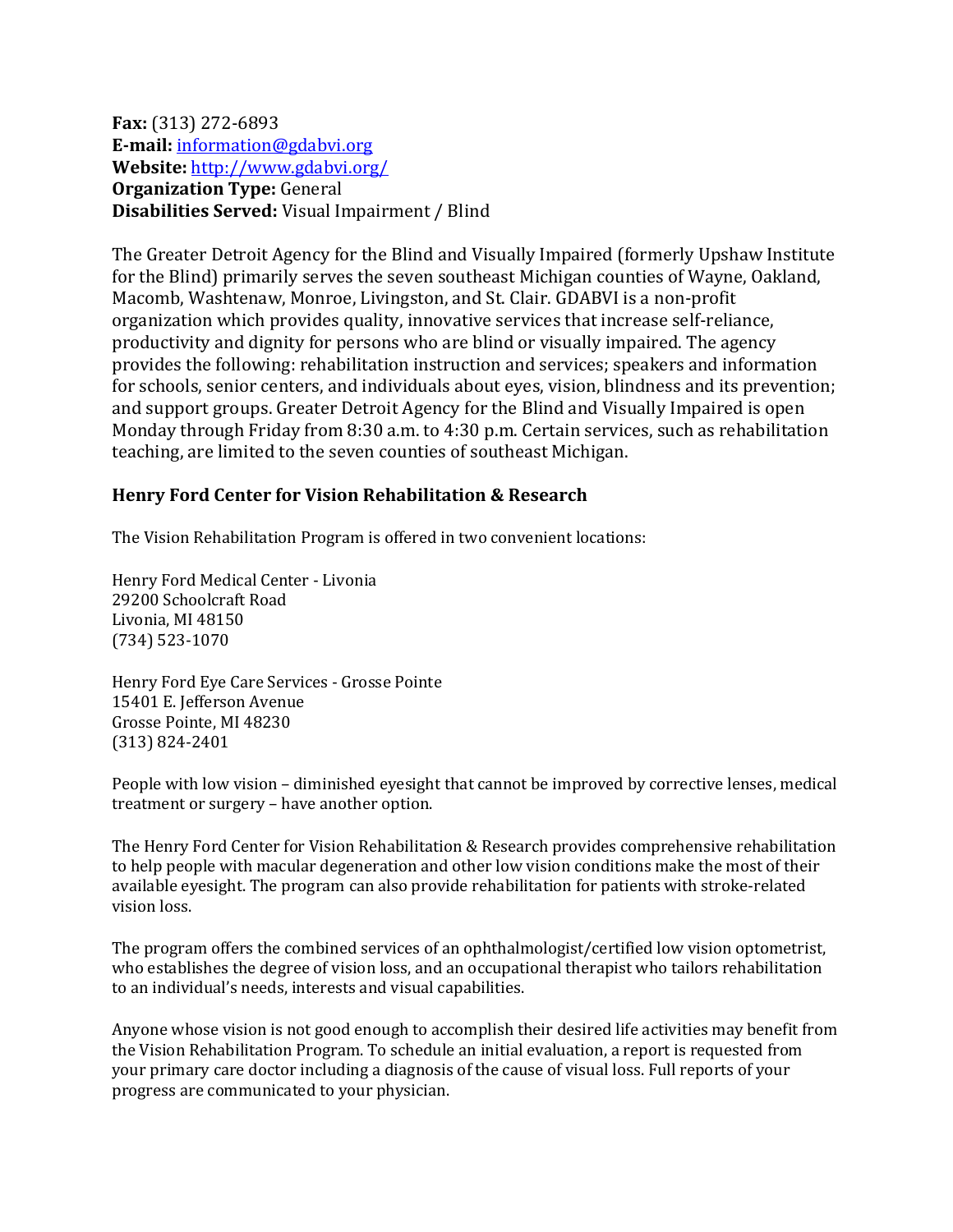# **Leader Dogs for the Blind**

1039 S. Rochester Rd. Rochester Hills, MI 48307

- o Email: [leaderdog@leaderdog.org](mailto:leaderdog@leaderdog.org)
- o Phone: 248-651-9011
- o Toll Free: 888-777-5332
- o TTY: 248-651-3713

Leader Dogs for the Blind provides dog guides to people who are blind and visually impaired to enhance their mobility, independence and quality of life. Each year, over 270 students attend our 26-day residential training program to be paired with a dog guide. This is a life-changing event that opens the doors to independence, safety and self-worth for many of our students.

In addition to our dog guide program, we offer programs that enhance a person's independence and quality of life in other ways, including orientation and mobility training, Trekker training, and seminars for Orientation and Mobility professionals. Currently, Leader Dog is the only facility in the Western Hemisphere to teach Deaf-blind students to work with a dog guide.

Thanks to generous donations from our supporters, our dog guide services are provided free of charge, including room and board and travel to and from our campus in Rochester Hills, Michigan, for students living in North America.

#### **MEE Inc.**

5035 Geraldine Drive Lansing, MI 48917 888-888-9533 (Toll free) [www.meewebsite.com](http://www.meewebsite.com/) E-mail[: emailmee@comcast.net](mailto:emailmee@comcast.net)

MEE Inc. is a for-profit corporation, home-based in Lansing, Michigan. It is founded on the premise that blind and visually impaired people need choices and provides a showroom for more than a dozen manufacturers of adaptive equipment, either directly as a dealer or indirectly as a secondary re-seller.

#### **Michigan Commission for the Blind**

201 N. Washington, 2nd Floor; P.O. Box 30652 Lansing, MI 48909 **Phone:** (517) 373-2062 (517) 373-4025 (TTY) **Fax:** (517) 335-5140 **Website:** [http://www.michigan.gov/dleg/0,1607,7-154-28077\\_28313---,00.html](http://www.michigan.gov/dleg/0,1607,7-154-28077_28313---,00.html) **Organization Type:** General **Disabilities Served:** Visual Impairment / Blind The Michigan Commission for the Blind is the state government agency that provides training,

services, and other opportunities to individuals who are blind or visually impaired, so that each person can achieve his or her own goals for independence and/or employment. Each year, the Commission serves approximately 4,500 individuals who are blind or visually impaired, providing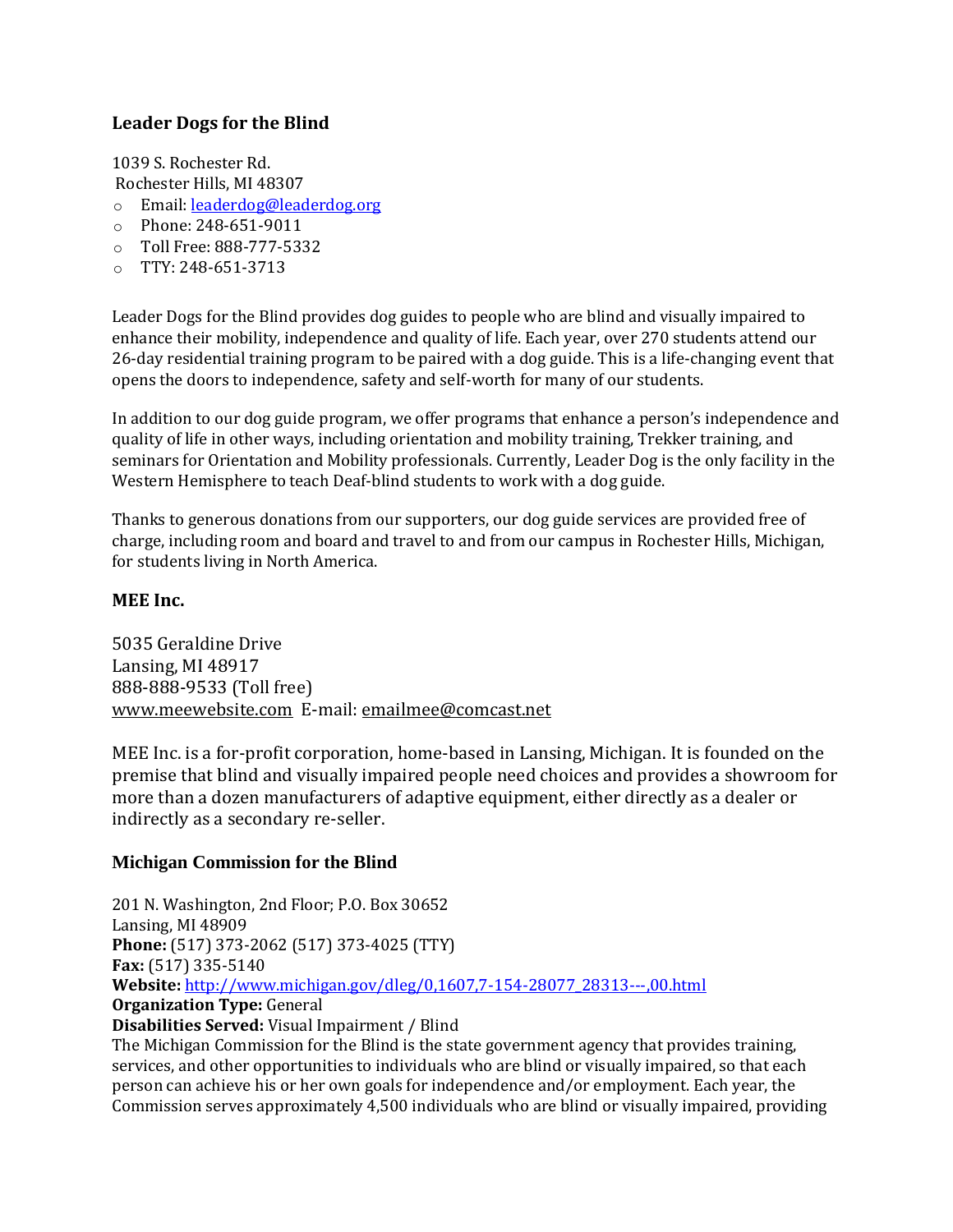services in all 83 counties of the state. The mission of the Michigan Commission for the Blind is to provide opportunity to individuals who are blind or visually impaired to achieve employability and/or function independently in society. They envision Michigan as a place where individuals with visual impairments can live, learn, work, raise a family, and enjoy life.

#### **Michigan's Assistive Technology Resource (MATR)**

1023 South U.S. 27 St. Johns, MI 48879-2424 **Phone:** (800) 274-7426 (989) 224-0333 TTY: (989) 224-0246 **Fax:** (989) 224-0330 **E-mail:** [mits@edzone.net](mailto:mits@edzone.net) **Website:** <http://www.cenmi.org/matr/> **Organization Type:** Assistive Technology, Information Centers, State and Local Organizations **Disabilities Served:** General / Non-disability Specific

The overall purpose of Michigan's Assistive Technology Resource (MATR) is to provide information services, support materials, technical assistance, and training to local and intermediate school districts in Michigan to increase their capacity to address the needs of students with disabilities for assistive technology.

# **The Michigan Loan Funds**

3401 E. Saginaw, Suite 216 Lansing, MI 48912 **Phone:** 1-(800) 828-2714 **Fax:** (517) 203-1203 **E-mail:** [info@michiganloanfunds.org](mailto:info@michiganloanfunds.org) **Website:** <http://www.michiganloanfunds.org/> **Contact Name:** Carolyn Brown, Loan Fund Manager at UCP of Michigan **Organization Type:** General **Disabilities Served:** General / Non-disability Specific

The Michigan Loan Funds, run by UCP of Michigan, are two low-interest loan funds available to people with disabilities.

The Michigan Assistive Technology Loan Fund allows people with disabilities in the State of Michigan and their family members to obtain low-interest loans to purchase assistive technology. Examples include, but are not limited to: hearing aids, modified vehicles, wheelchairs, and scooters. Flexible loan terms are available and applicants can request loan amounts up to \$20,000.

The Michigan TeleWork Loan Fund allows people with disabilities in the State of Michigan, their family members, and in some cases, their employers to obtain low-interest loans to purchase any item or piece of equipment needed to work from home, a remote site, or from a telework center. This equipment does not have to be assistive technology. People with disabilities can either work from home for an employer or start their own home-based business. The maximum loan amount is \$20,000.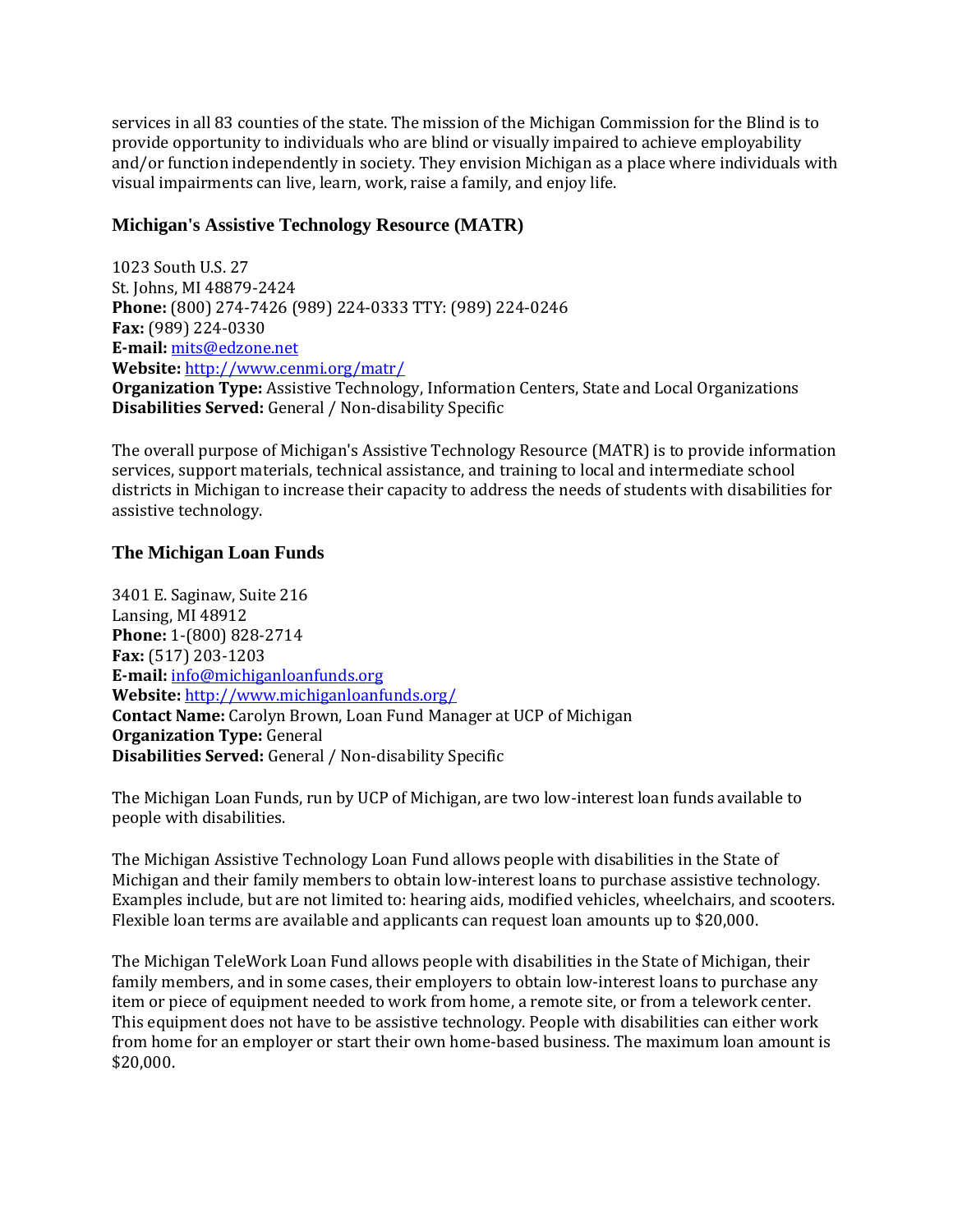#### **Vision and Sensory Center**

4467 Byron Center Avenue Wyoming, MI 49519 **Phone:** (616) 534-4953 **E-mail:** [info@vscenter.com](mailto:info@vscenter.com) **Website:** <http://www.vscenter.com/> **Organization Type:** General

**Disabilities Served:** Deaf / Blind, Hearing Impairments / Deaf, Visual Impairment / Blind The Vision and Sensory Center serves children and adults in West Michigan. They offer therapy and assessments for people with sensory impairments. Their dedicated staff is constantly taking classes and trainings so that they may better serve their patients. The Vision and Sensory Center designs comprehensive treatment and strives to help each person calm, stimulate, and balance the whole body to operate more efficiently through a variety of complimentary therapies. They exist to provide understanding and knowledge to families who are willing to work with and appreciate the many personal functional differences.

# **Michigan Residents**

The Michigan Disability Rights Coalition (MDRC) has established the Assistive Technology Loan Fund to help people with disabilities purchase assistive technology devices and services. The Loan Fund provides low-cost financing to persons with disabilities to purchase assistive technology devices that allow for greater access, enhanced communication and job opportunities. For more information please visit: <http://www.mi-atlf.org/>

#### **Service for the Blind and Physically Handicapped (SBPH)**

Michigan Library and Historical Center 702 West Kalamazoo St PO Box 30007 Lansing, MI 48909-7507

The Michigan Network of Regional and Subregional Libraries serving people with visual and physical handicaps offers best-sellers, mysteries, westerns, biographies, how-to books and other types of materials found in a public library. The only difference is that the books are recorded on cassette or printed in braille and will arrive at your door through the regular U.S. postal service. Just like standard print books, these publications are unabridged (not condensed) and contain all of the information found in the print version - right down to the book jacket. And best of all, this service is FREE, there is not even a charge to mail materials to or from the library.

You do not need to be legally blind to use our services - if standard print has become difficult for you, a friend, or a family member, please call **1-800-992-9012.**

Schools and facilities that have eligible clients or patients are also welcome! We do 99% of our business through the mail, so you need never leave the comfort of your own home.

This program is made possible by the National Library Service for the Blind and Physically Handicapped, Library of Congress, Washington, D.C. See their Frequently Asked Questions for more information about this free, nation-wide program. For more information about the history of the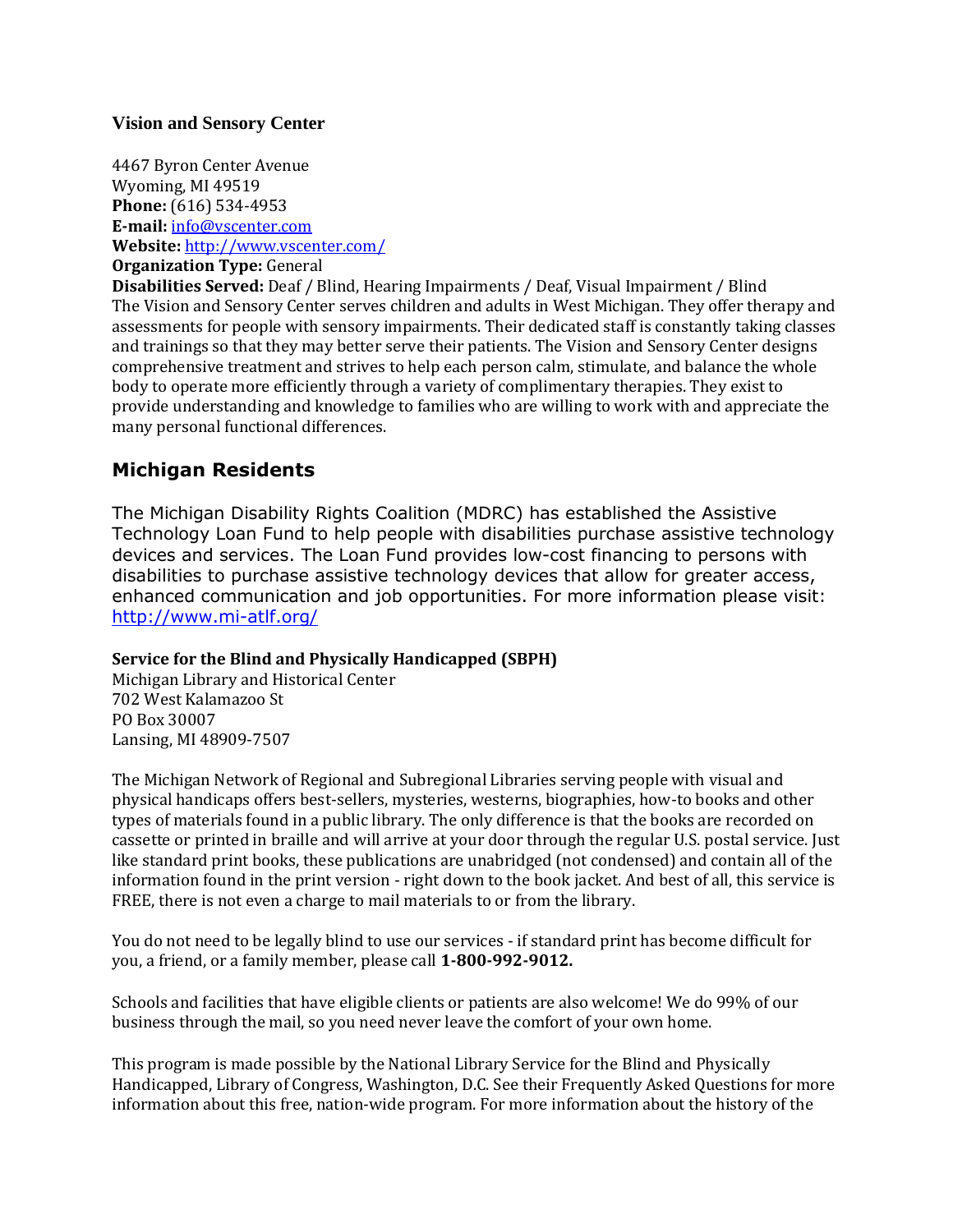Service for the Blind and Physically Handicapped in Michigan.

#### **Programs for Children and Youth who are Blind or Visually Impaired or Deaf-Blind**

Patrick Cannon, State Director Michigan Commission for the Blind Michigan Department of Labor & Economic Growth 201 N. Washington Square P.O. Box 30652 Lansing, MI 48909 (517) 373-2062 E-mail: [cannonp@michigan.gov](mailto:cannonp@michigan.gov) Web: [www.michigan.gov/mcb](http://www.michigan.gov/mcb)

The Michigan Commission for the Blind (MCB) was established on October 1, 1978. For more than 30 years, MCB has been "Changing Lives, Changing Attitudes" by providing services to people in Michigan who are blind or visually impaired. The mission of the Michigan Commission for the Blind (MCB) is to provide opportunity to individuals who are blind or visually impaired to achieve employability and/or function independently in society. The MCB vision is that someday it will be said that Michigan is a great place for blind people to live, learn, work, raise a family, and enjoy life because: 1. An excellent array of rehabilitation and education services are fully accessible to blind people, 2. Blind people in Michigan believe in themselves and their capacity to achieve excellence, 3. The state's general population believes in the abilities of blind people and understands what blindness is and what it is not, and 4. Michigan employers understand, believe in, and hire people who are blind. Read more information about MCB on this website or call 1-800-292-4200 (voice) or 1-888-864-1212 (TTY), both toll-free in Michigan.

#### **Special Format Library**

Susan Chinault, Librarian Library of Michigan Service for the Blind and Physically Handicapped P.O. Box 30007 Lansing, MI 48909 (517) 373-5614; (800) 992-9012; (517) 373-1592 (TTY) E-mail: [sbph@michigan.gov](mailto:sbph@michigan.gov) Web: [www.michigan.gov/sbph](http://www.michigan.gov/sbph) **That All May Read...**

• [Braille and Talking Books for Students: A Primer for Schools and](http://www.michigan.gov/dleg/0,1607,7-154-28077_54234-221779--,00.html)  [Parents](http://www.michigan.gov/dleg/0,1607,7-154-28077_54234-221779--,00.html) Books, players and magazines are also available for eligible students. • [Playback Equipment and Accessories](http://www.michigan.gov/dleg/0,1607,7-154-28077_54234-221775--,00.html) Cassette players, as well as accessories such as headphones, are provided and repaired for all library patrons at no charge. • [Order Books Online and Submit Book Requests](http://www.michigan.gov/dleg/0,1607,7-154-28077_54234-221778--,00.html) Order your books online using this form available twenty-four hours a day. • [Book Services and Reader Advisors](http://www.michigan.gov/dleg/0,1607,7-154-28077_54234-221777--,00.html)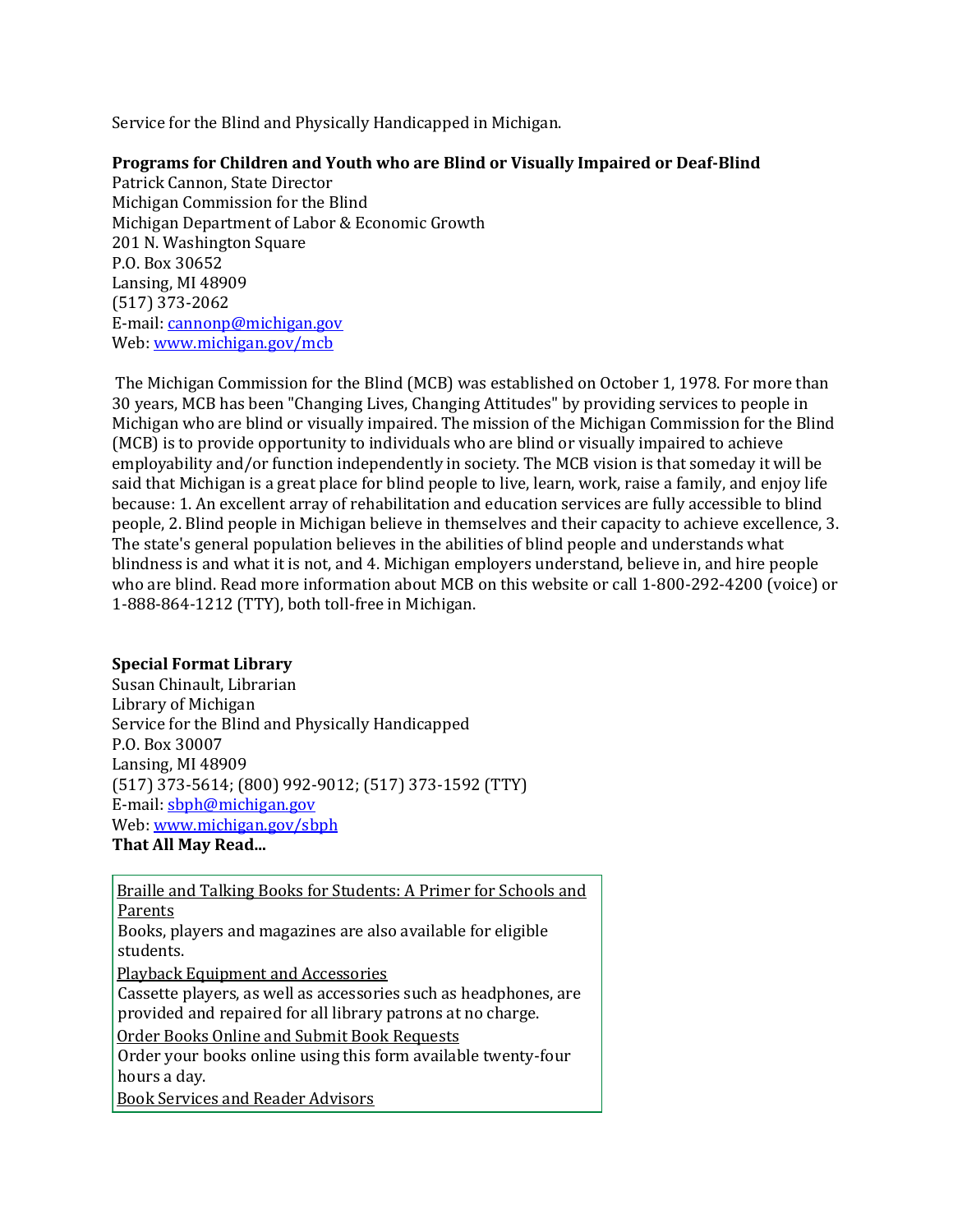There are a variety of service options tailored to each patron's personal tastes. You may call or send in book requests and have materials mailed to you, or you may come by the library to pick them up yourself.

#### **Other Materials**

#### **Other Services**

• [Described Video Collection](http://www.michigan.gov/dleg/0,1607,7-154-28077_54234-221867--,00.html) Described videos are movies where the visual elements are narrated without interfering with the movie's dialogue or sound effects. **Magazine Collection Available** [Free of Charge to Registered](http://www.loc.gov/nls/reference/circulars/magprog.html)  [Patrons](http://www.loc.gov/nls/reference/circulars/magprog.html) More than 70 magazines are available for no charge on cassette or in Braille.

• [Braille & Recording Services](http://www.michigan.gov/dleg/0,1607,7-154-28077_54234-221870--,00.html) Our volunteer narrators are able to record materials on a first-come, first-serve basis for individual patrons including books, personal materials, and instruction manuals. • [Adaptive Technology Center](http://www.michigan.gov/dleg/0,1607,7-154-28077_54234_54252---,00.html) Looking for information about adaptive technology?

#### **Sources of Custom-Produced Books**

#### Bloomfield Hills

*Temple Beth El Braille Bindery 7400 Telegraph Road Bloomfield Hills, MI 48301 (248) 851-1100 Chairperson: Laurel Epstein 4608 Maura Lane West Bloomfield, MI 48323 (248) 851-7328 Chairperson: Lee Ann Salle 5550 Woodland Court West Bloomfield, MI 48322 (248) 661-0335 Cochairperson: Irene Goldman-Sawyer 5145 Chestershire Circle West Bloomfield, MI 48322 (248) 788-0358* 

*Braille:* spiral binding for any braille received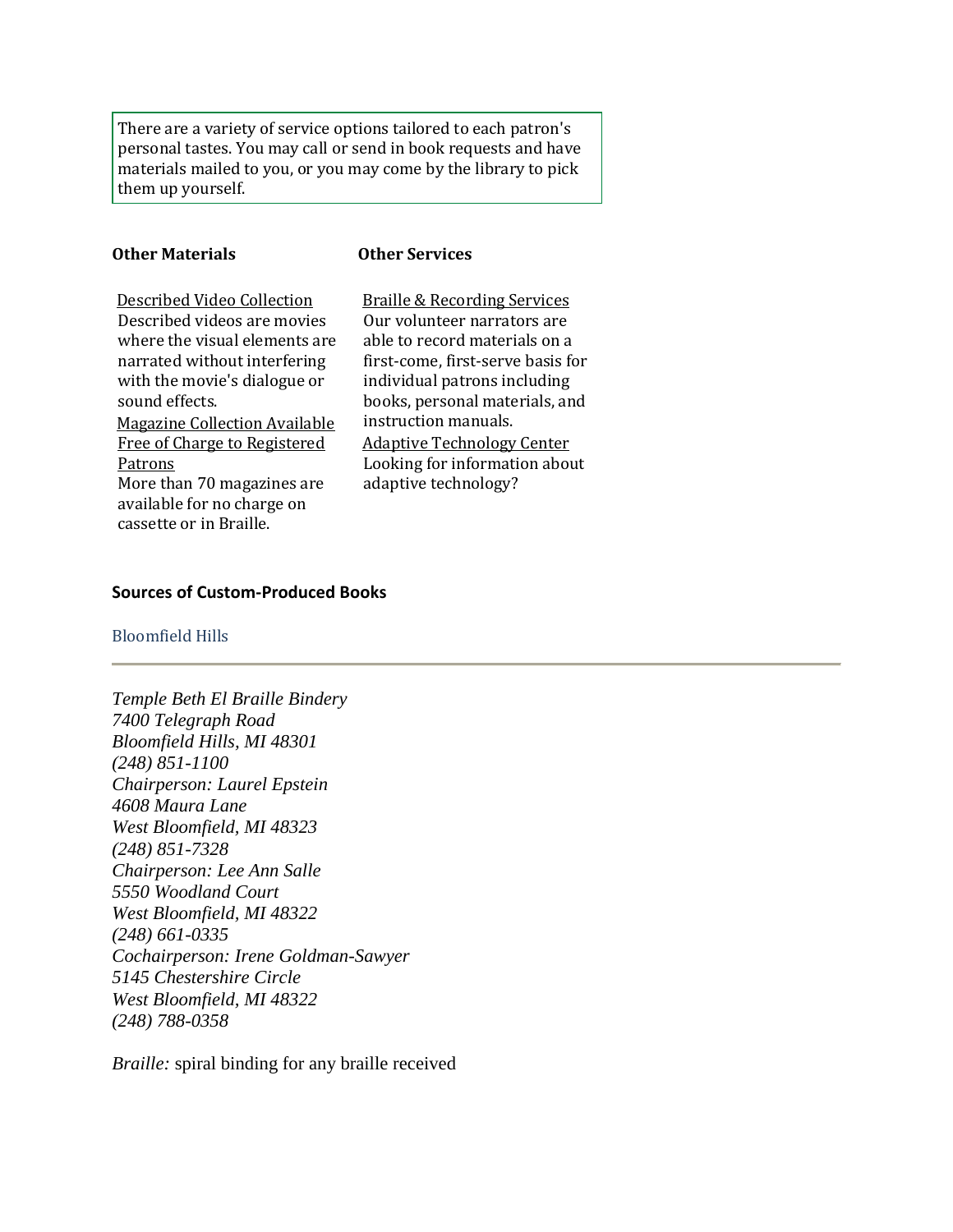#### Farmington Hills

*Adat Shalom Synagogue Tricounty Braille Transcribers Braille chairperson: Sheri Biederman 35037 Quaker Way Farmington Hills, MI 48331 (248) 559-7112* 

Flint

*Visually Impaired Center 725 Mason Street Flint, MI 48503 (810) 235-2544 Executive director: Sharon Reigle* 

*Braille* : literary; computer-produced; software (Braille Talk); embosser (TSI)

*Recording:* general; cassette masters; 2-track cassette duplication

*Other Information:* accepts assignments from Genesee, Lapeer, and Shiawassee counties of Michigan only

Grand Rapids

*Association for the Blind and Visually Impaired 215 Sheldon SE Grand Rapids, MI 49503 (616) 458-1187 (800) 466-8084 (616) 458-7113 fax Coordinator: Jeanne Koehler* 

*Braille:* literary, textbooks; thermoforming; spiral binding; computer-produced; software (Duxbury); large-print reading material

Jackson

*Michigan Braille Transcribing Fund 3500 North Elm Road Jackson, MI 49201*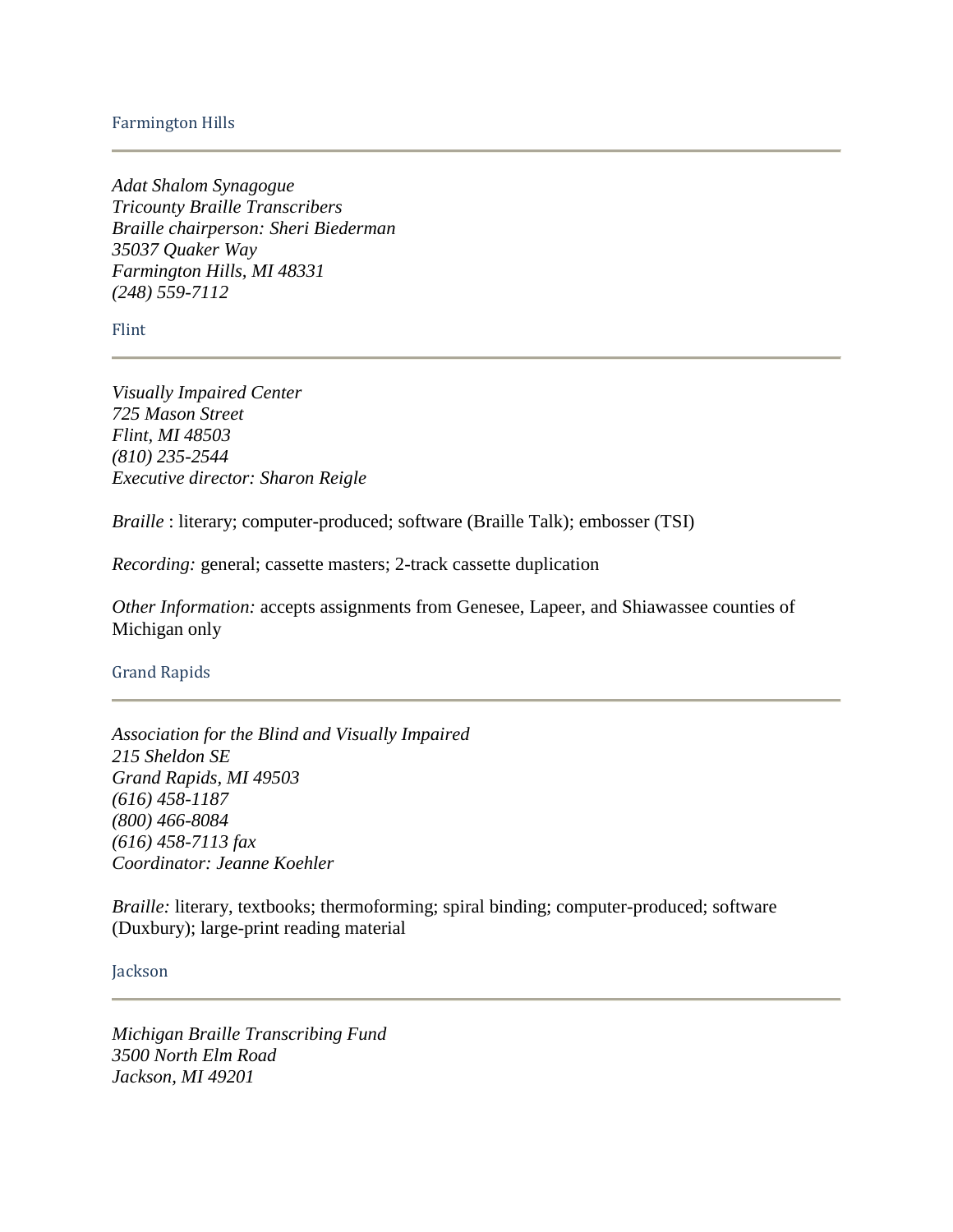*(517) 780-5096 Director: Francelia Wonders* 

*Braille:* literary, math, textbooks, computer notation, foreign languages; tactile drawings and maps; thermoforming; spiral binding; computer-produced; software (Ed-It, Duxbury, Edgar, BEX); embosser (Bookmaker)

*Other Information:* sponsors transcribing classes, maintains book-master collection

Kalamazoo

*Services for the Visually Handicapped 1819 East Milham Road Kalamazoo, MI 49002 (616) 385-1524 Chairperson: Marge Burk (616) 385-1524* 

*Braille: literary, math, textbooks; thermoforming; spiral binding; embossing* 

*Recording:* general, textbooks; cassette masters

*Other Information:* maintains book-master collection, provides title list

Kentwood

*Helping Hands Braille Ministries P.O. Box 8298 Kentwood, MI 49518 (616) 827-8270 Chairperson: John Hemphill* 

*Braille:* literary, specialize in Christian literature, textbooks; spiral binding; computer-produced; software (Duxbury); embosser (Index Basic D, Index Everest)

*Other Information:* sponsors transcribing classes; maintains book-master collection

Lansing

*Library of Michigan Service for the Blind and Physically Handicapped 717 West Allegan Street Lansing, MI 48909*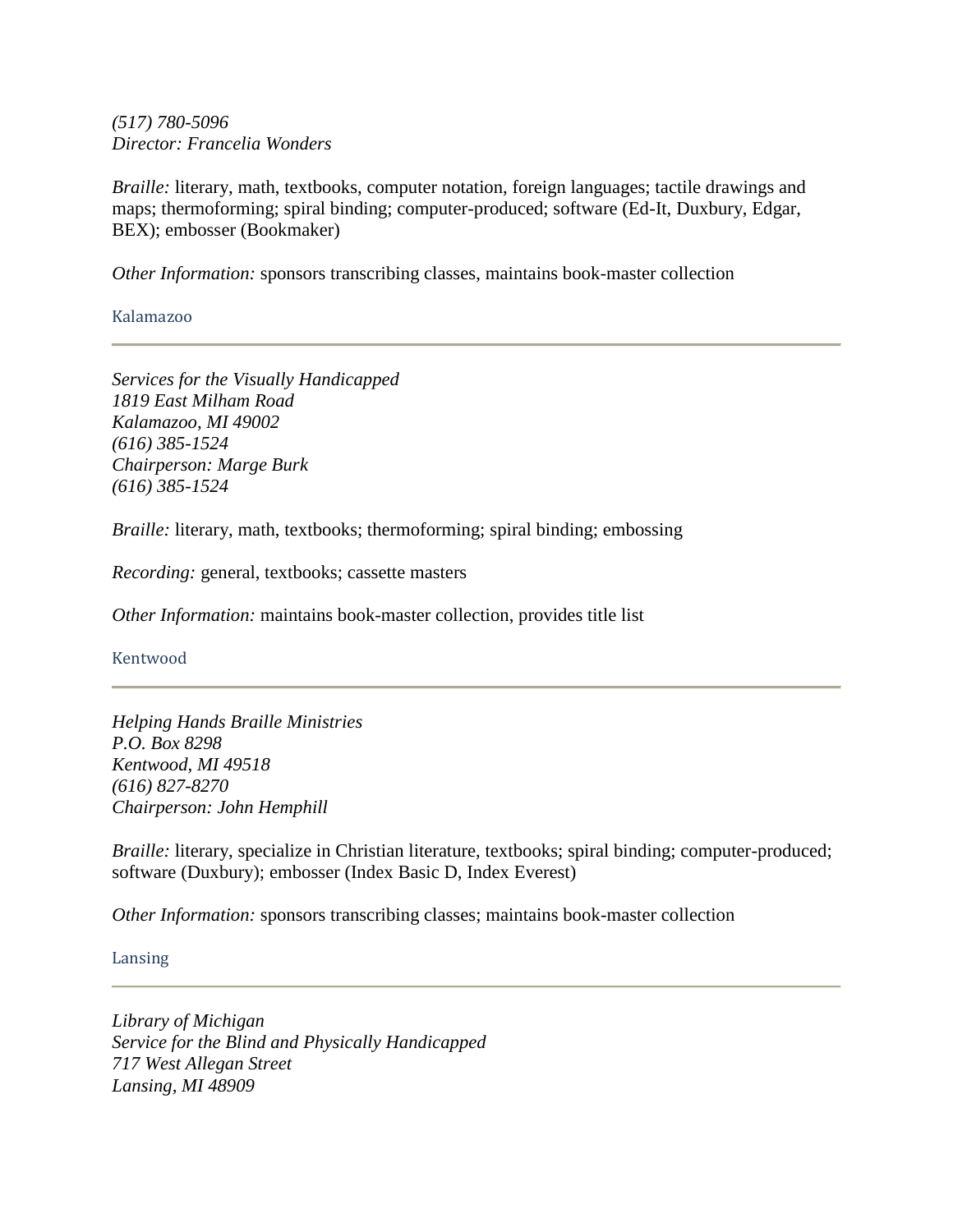*(517) 373-7133 Chairperson: Desire Kelly-Kato* 

*Recording: general, math, textbooks, computer science; open-reel masters; cassette masters; 4*track cassette duplication

*Other Information:* maintains book-master collection, and contracts with braille book bindery for preparing braille materials

Lewiston

*Michigan Association of Transcribers for the Visually Impaired 913 County Road 612 Lewiston, MI 49756 (517) 786-5311 voice/fax Office manager: CaraLynn Pender* 

*Braille:* music, textbooks; thermoforming; spiral binding; computer-produced; software (Duxbury, MicroBraille, Pokadot)

*Other Information:* sponsors transcribing classes

Livonia

*Nardin Park Braille Transcribers 16536 Fairway Livonia, MI 48154 (734) 464-9507 President: Nancy Doute Chairperson: Mrs. Helen Thomas 29654 Club House Lane Farmington Hills, MI 48334 (248) 626-5244* 

*Braille:* literary, math, textbooks, computer notation, French, German, Spanish; tactile drawings and maps; thermoforming; spiral binding; computer-produced; software (Pokadot, Duxbury)

*Braille chairperson:* Mrs. Fran Hoetger 23043 Farmington Road Farmington, MI 48336-3919 (248) 476-4973

*Large-print chairperson:* Mrs. Helen Smith 29630 Gilchrest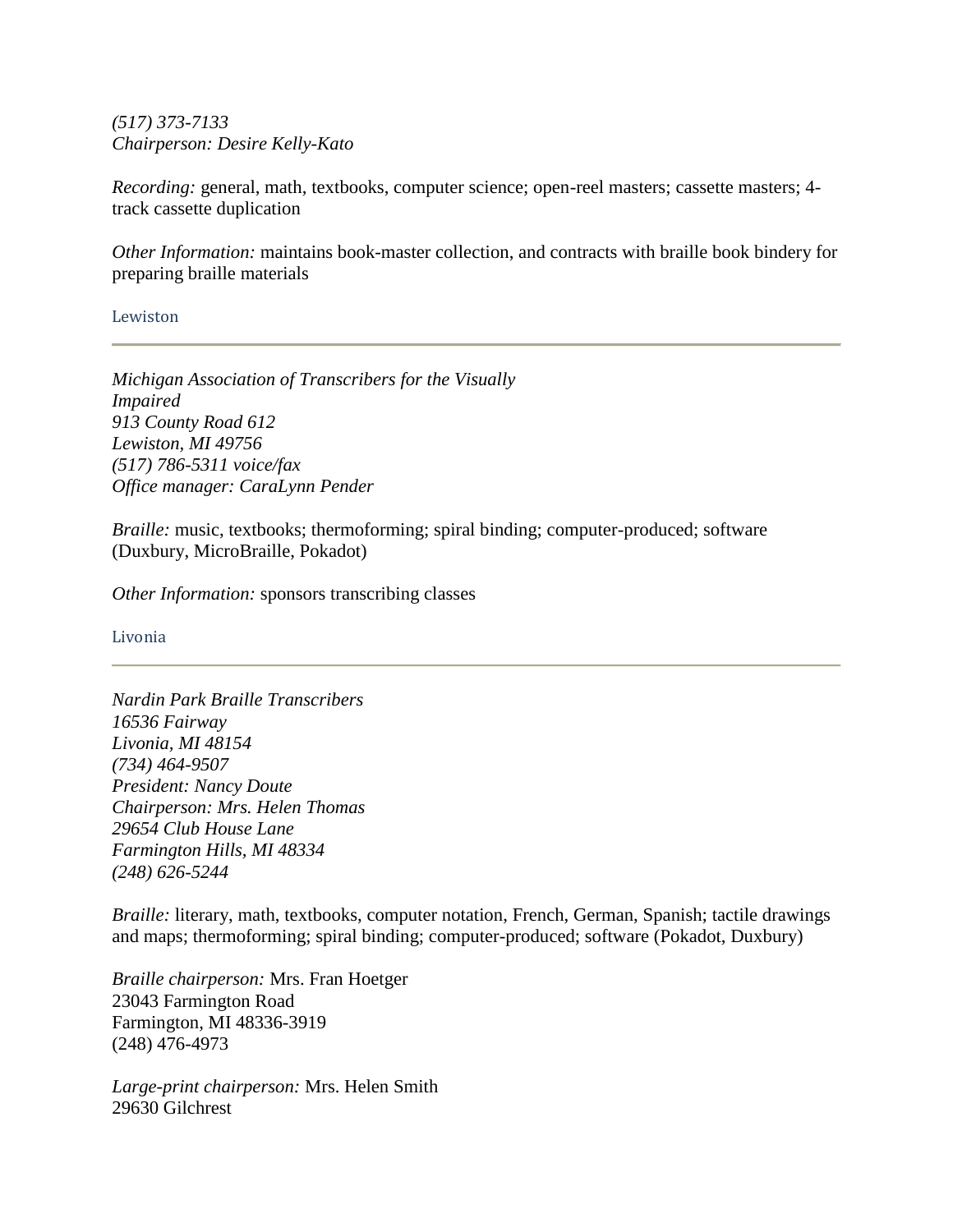Farmington Hills, MI 48334 (248) 626-6458

*Other Information:* accepts assignments outside state if time permits, sponsors transcribing classes, maintains braille master repository and computer disk repository for textbooks only

Mt. Pleasant

*Onlooker Transcribing Group 421 South Fancher Mt. Pleasant, MI 48858 (517) 772-1745 Chairperson: Barbara Sheperdigian 76574.3660@compuserve.com* 

*Braille:* literary, math, music, textbooks, computer notation; computer-produced software (Ed-It PC, Pokadot, MicroBraille)

*Math chairperson:* Virginia Fischer 2364 East Mount Hope Road Okemos, MI 48864 (517) 349-3471

Oak Park

*Sisterhood Congregation Beth Shalom 14601 West Lincoln Oak Park, MI 48237 (248) 547-7970 Chairperson: Fay Isackson (Mrs. Charles N.) 27362 Strawberry, Apt. 103 Farmington Hills, MI 48334 (248) 476-8663* 

*Braille:* literary, textbooks, Hebrew

*Other Information:* sponsors transcribing classes

*Sisterhood of Temple Emanu El 14450 West Ten Mile Road Oak Park, MI 48237*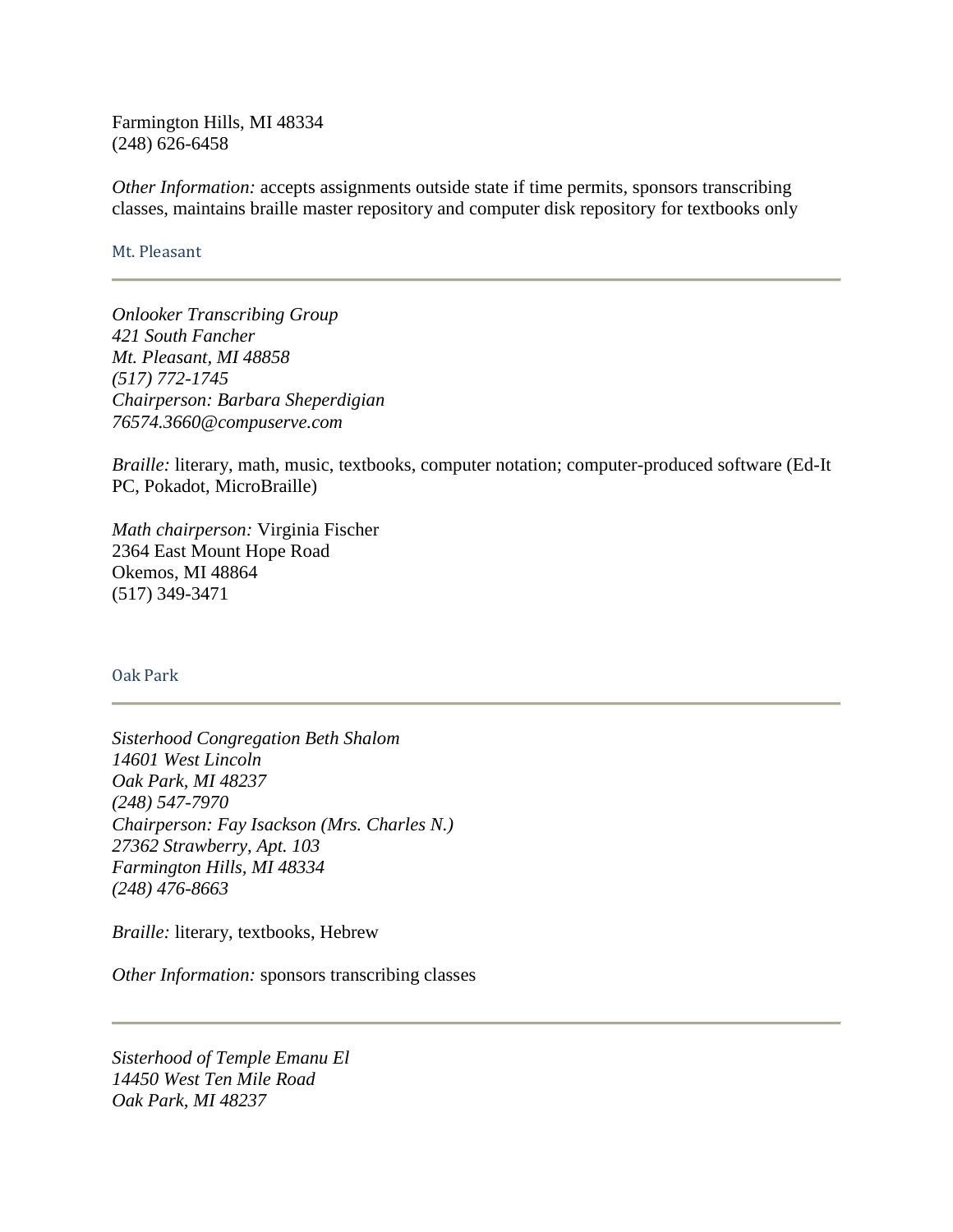*(248) 967-4020 Chairperson: Shirley Mann (Mrs. Sidney B.) (248) 960-8210 6081 Silverbrooke West West Bloomfield, MI 48322* 

*Braille:* literary, textbooks

Southfield

*Readings for the Blind, Inc. 29451 Greenfield Road, Suite 216 Southfield, MI 48076-2294 (248) 557-7776 Director: Emily McSweeney* 

*Recording:* literary, math, textbooks, computer science, owner's manuals, cookbooks; cassette and open-reel duplication; 2-track and 4-track cassette and open-reel duplication

*Other Information:* maintains book-master collection

*Tri-County Braille Volunteers 17889 Bonstelle Southfield, MI 48075 (248) 559-7112 Chairperson: Emily Buchman* 

*Braille:* literary, math, music, textbooks, French, German, Hebrew, Swahili; tactile drawings; thermoforming; spiral and velo-binding; computer-produced

*Other Information:* sponsors transcribing classes

St. Helen

*Richfield Library Braille Volunteers 1681 North Kennedy Drive St. Helen, MI 48656 (517) 389-4582 Chairperson: Helen Nelson Box 253 St. Helen, MI 48656 (517) 389-4958*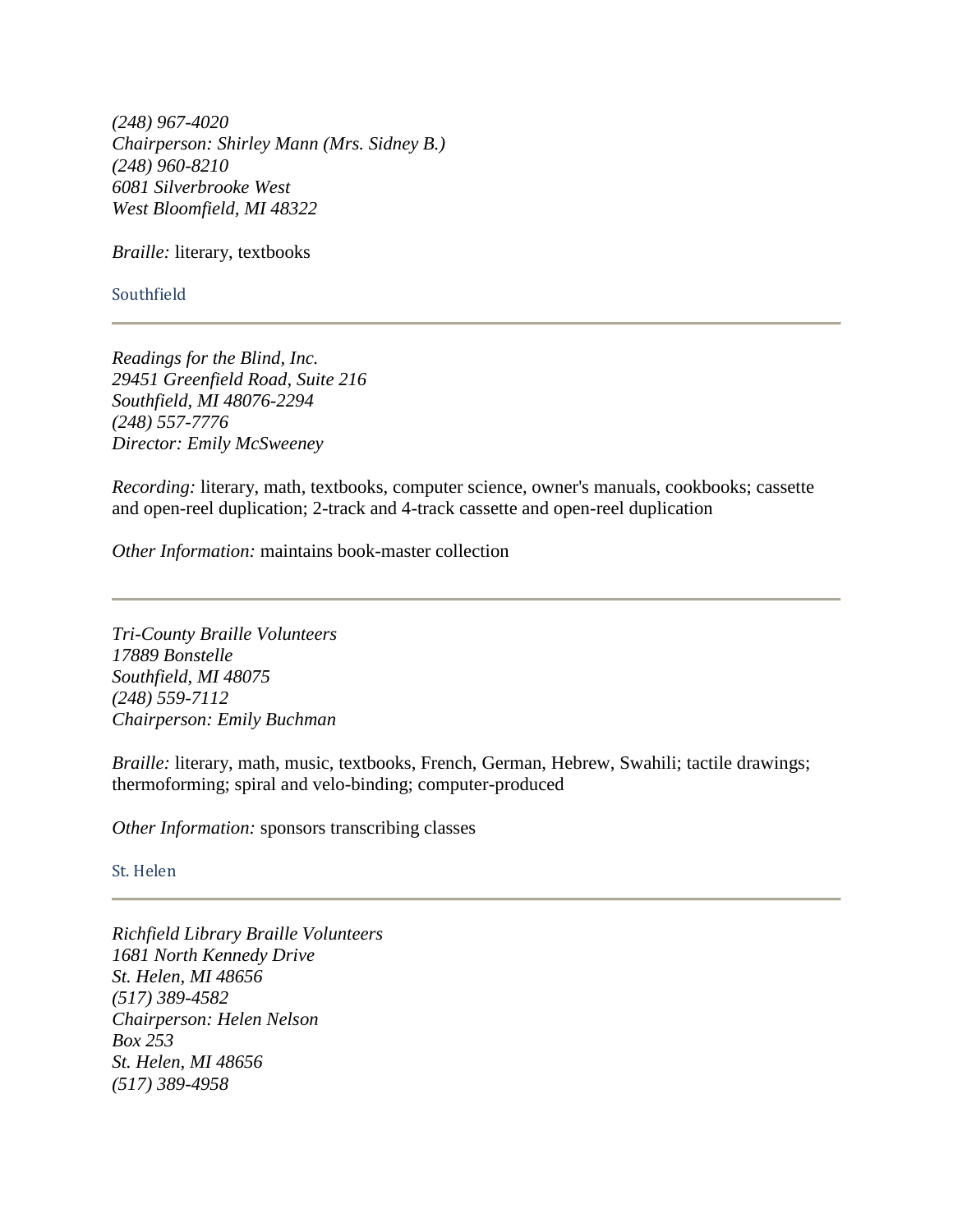*Braille: literary, textbooks, computer notation; tactile drawings and maps; computer-produced* 

*Other Information:* sponsors transcribing classes

St. Johns

*Michigan Assistive Technology Resource 1023 South U.S. 27 St. Johns, MI 48879 (517) 224-0333 (517) 224-0330 fax tomblair@mutch.org Production processor: Janet Keefer* 

*Braille:* literary, textbooks, reference; computer-produced; software (Duxbury); embosser (Thiel); spiral binding

*Large print:* all materials; photocopy; color or black/white; spiral and perfect binding

*Other Information:* nonprofit, fee for service; maintains book-master collection

**Troy** 

*RFB&D Recording Studio 5600 Rochester Road Troy, MI 48098 (248) 879-0101 (248) 879-9927 fax Chairperson: J.G. Frauenheim, Ph.D. (248) 691-4744 (w) Executive director: Carla Reeb Studio director: Don Haffner* 

*Recording:* educational texts for students in kindergarten through postgraduate studies; 4-track cassette duplication

*Other Information:* see [NJ-6 f](http://www.loc.gov/nls/reference/directories/sources.html#nj-6)or national headquarters and more details

*Volunteer Braille Transcribing Group c/o Mrs. Carol Graville 5340 Abington Drive*